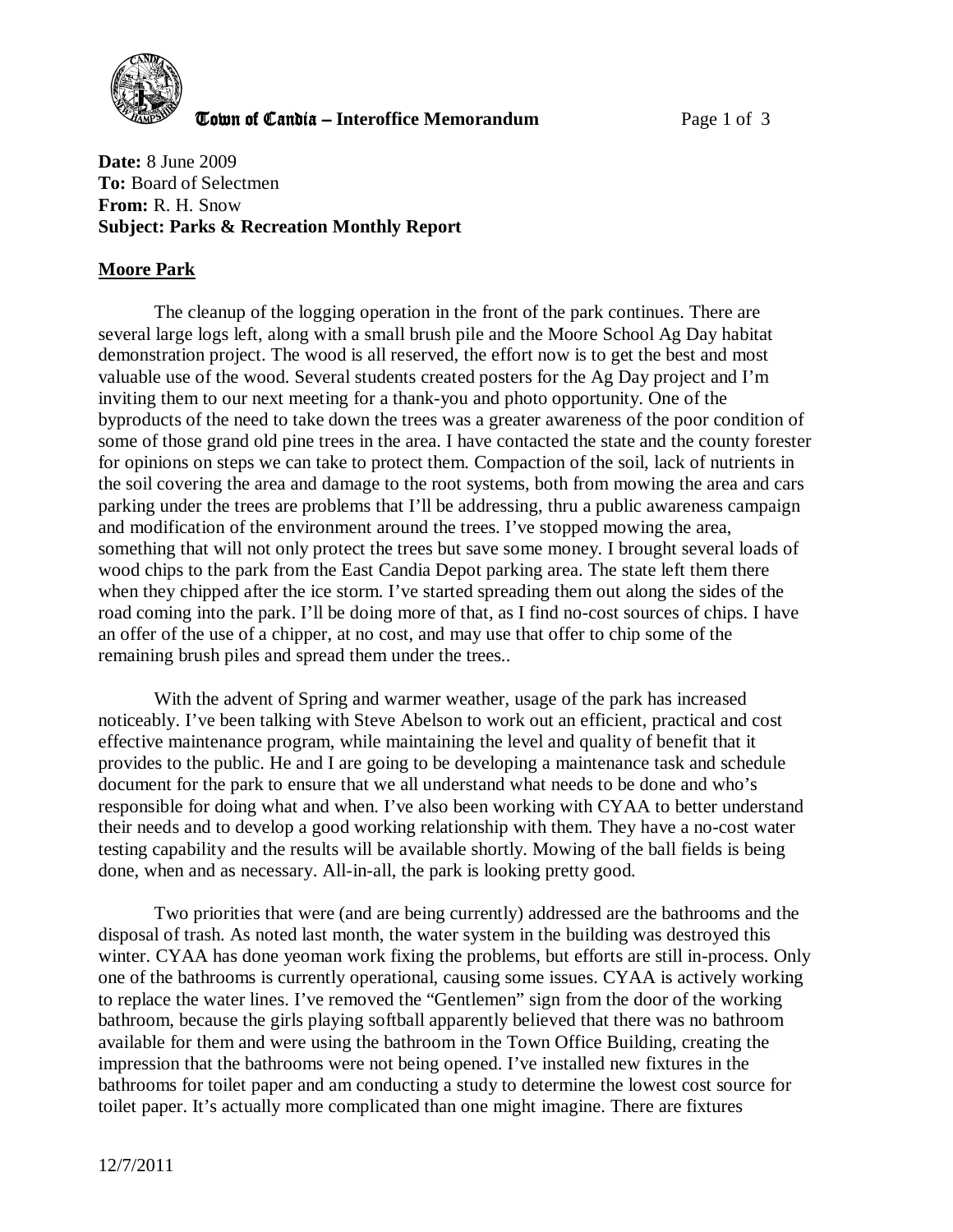

**The United Candia – Interoffice Memorandum** *Page 2 of 3* 

currently available for paper towels. I need to find a source for supplies. There is a soap dispenser in one bathroom but not in the other. I need to find a fixture, as well as a source of soap. I've acquired two new plungers for the toilets and need an additional toilet bowl brush. I could use a storage cabinet to keep cleaning supplies in and have asked the Recycling Center staff to keep their eyes open for something that would work. There is room in either (or both) of the bathrooms for them, but we would need a way to close and lock them. Assistance from the recycling department would be appreciated.

I've chained four trash containers to four different support beams in the pavilion and installed signs above each one to get the public to help separate recyclables from the trash. I spent several hours last Friday, after the first week with the signs available, sorting out the containers into recyclables and trash to see how well the signs worked. I was pleasantly surprised by the general level of comprehension and compliance. It wasn't perfect, but I'd realized, as I was putting up the signs and watching how the public responded to them, that I'd neglected to realize that the younger kids couldn't read and therefore, didn't have a clue about what they were supposed to do. I'll be developing visual clues for them, to go along with the signs. I ended up with a 55 gallon bag of plastic a bag and a half of trash and a small amount of aluminum cans. I suspect, though I can't prove it, that someone is helping us with the collection and disposal of aluminum cans. I'll be continuing to add additional containers in the areas that aren't adequately covered and see how it works. I could use a small (13 gallon) waste basket for one of the bathrooms. Anyone that knows of an extra one, let me know.

## **Skateboard Park**

 I cleaned up the trees around the skateboard park that were down or damaged by the ice storm, disposed of the wood and piled the brush in the area of the leach field. I may just leave it there to keep people away from the leach field vent pipe. A meeting of the Skateboard Park Users Association has been scheduled for June  $13<sup>th</sup>$ , in the library meeting room at 7:00 PM, to get the kids using the park more involved in managing the area. There are a number of improvements needed. I anticipate that some of them can be accomplished this year, with the help of the town, interested parties and a little luck.

I've asked Steve Abelson **NOT** to clean up the area around the skateboard park, because I want to get the kids to police their own area. There are two trash containers there now, one by the picnic table and one at the road. I will be adding one more (at least) on top of the leach field, to see if I can get the bottle and cans separated. Even without paying to get the area cleaned, it's in decent shape. I'll be working with the kids to see what we can accomplish by giving them ownership in the process.

## **Summer Recreation Program**

The program is currently on-hold. Two signup nights were held last month with little interest being shown by the public. The program providers have agreed to hold off on a final decision until later in the month. Current program targets are for a minimum of 20 participants